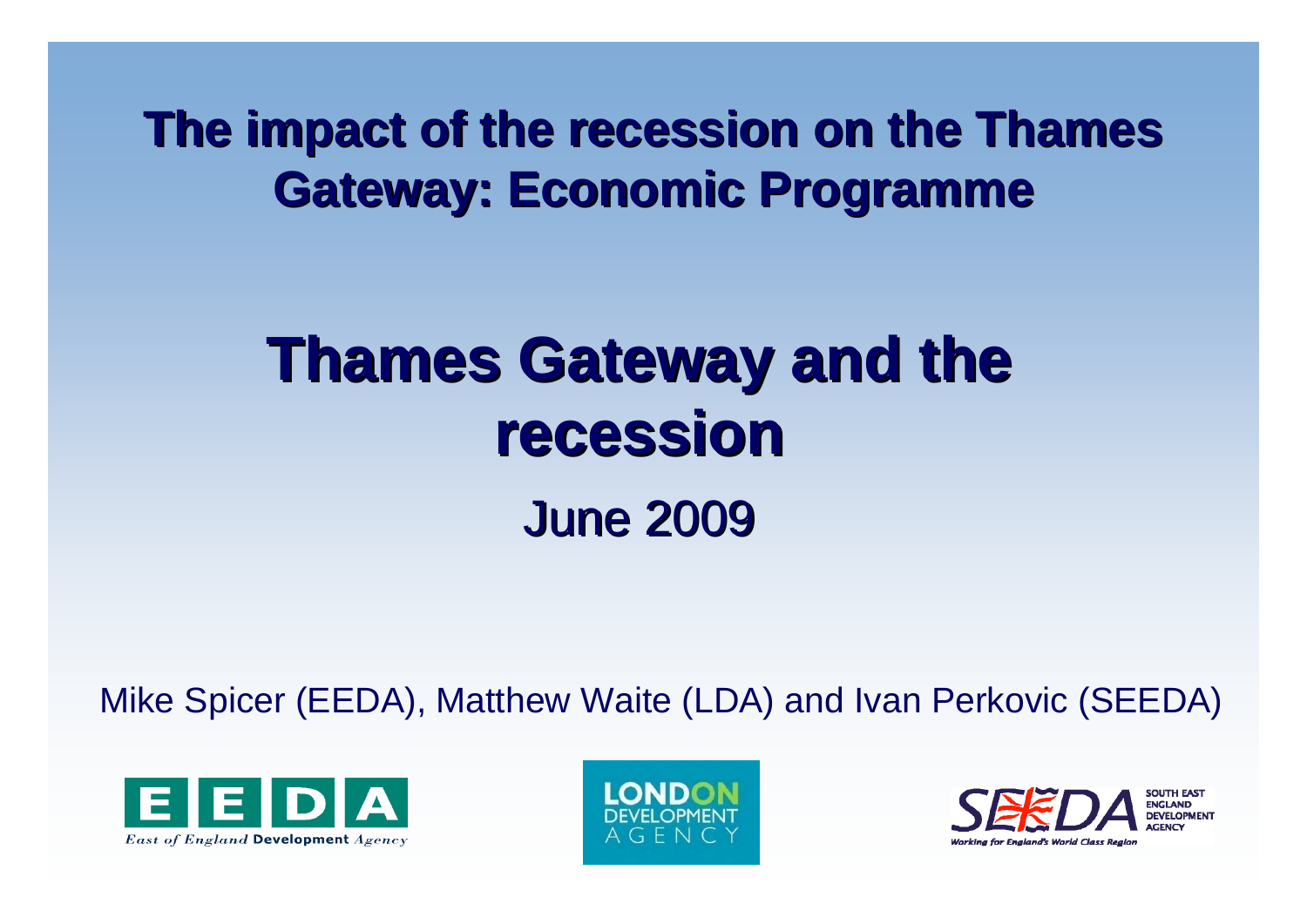#### **What I will cover What I will cover**

- A highly synchronised contraction in the global and UK economies.
- Sectoral exposure and the likely impact on the Thames Gateway
- Downturn in the labour market.
- Interdependencies within the Thames Gateway and the Greater South East.
- **WWW.SEEDA.CO.UK** • Independent projections for the Thames Gateway.

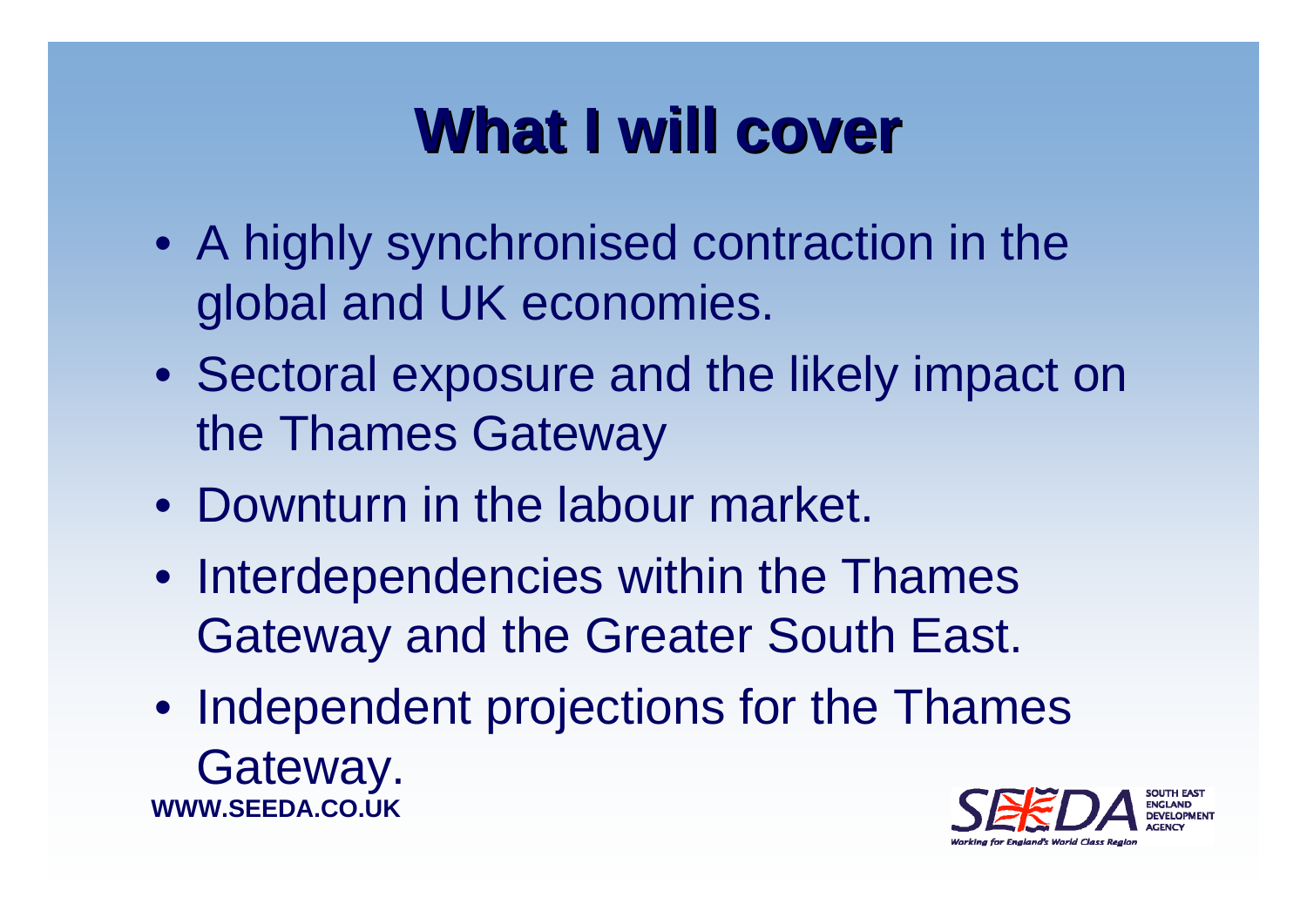## **Global and UK economic context Global and UK economic context**

- Sharp contraction in world trade, industrial production and GDP growth in past 6 months.
- Fall in output accelerated in Q4 2008 with near collapse of global financial markets.
- UK GDP growth contracted in Q1 2009 by 1.9% compared to -1.6% in Q4 2008.
- Greatest falls in output have been in manufacturing and construction, while services affected less severely than expected.

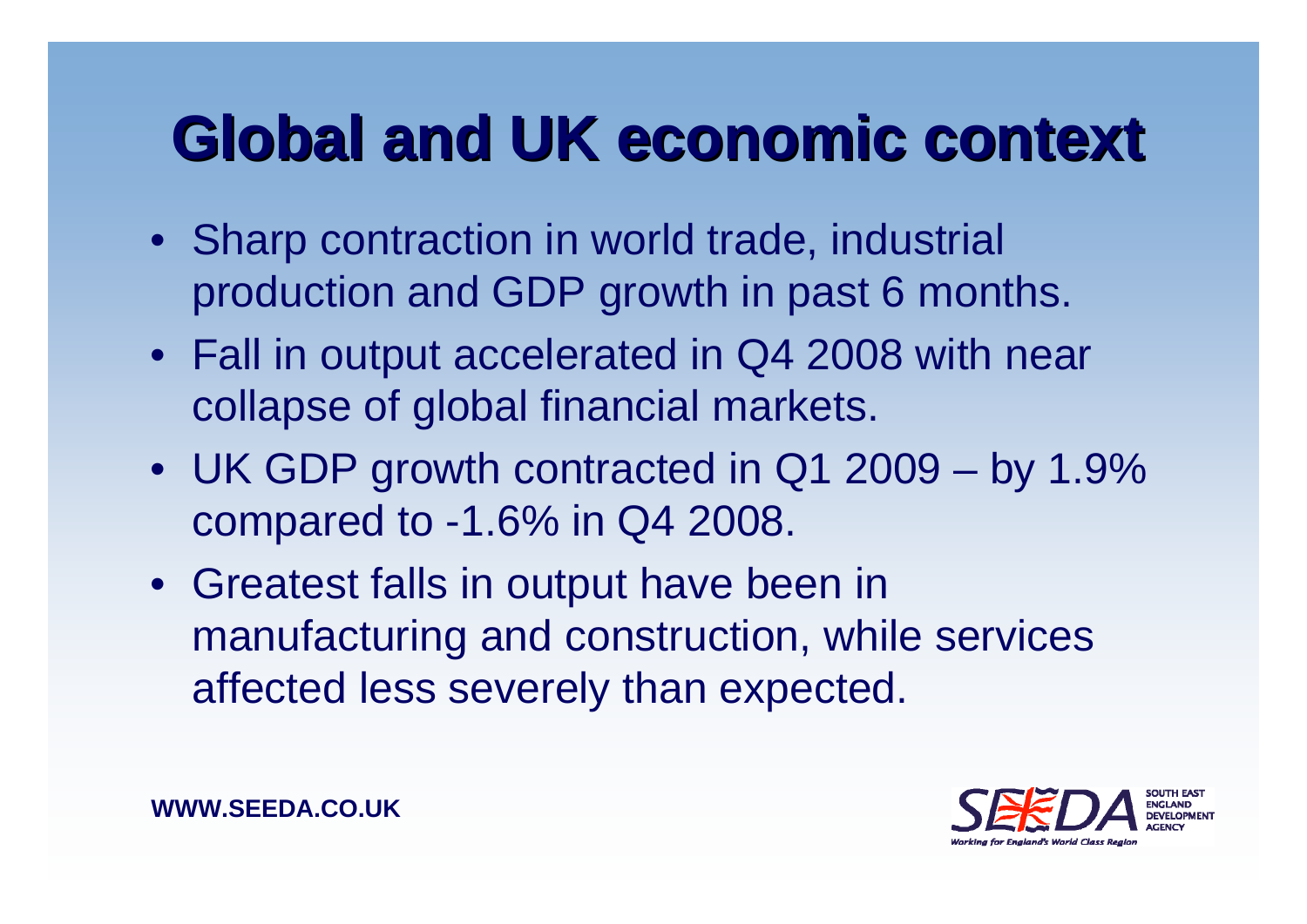# **Growing number of business failures Growing number of business failures**



increasing since June 2008

- •Within the Thames Gateway the rate of increase has been below the national average
- •Large increases in Medway in 2008Q3 and in Southend in 2008Q4



**WWW.SEEDA.CO.UK**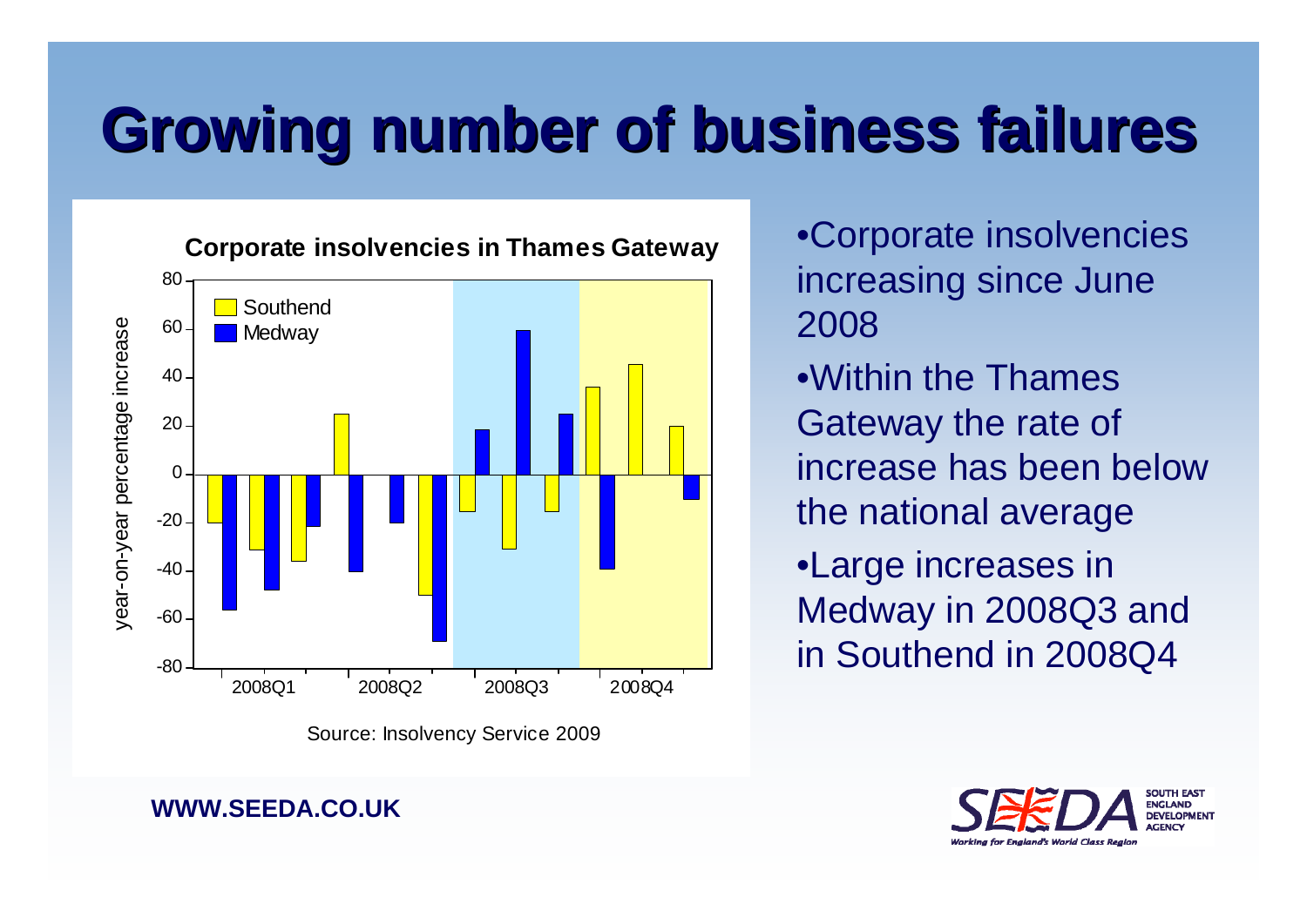# **Thames Gateway more exposed Thames Gateway more exposed than the Greater South East? than the Greater South East?**



© Crown Copyright Ordnance Survey. 'Boundary Line' 2008. License No. 100029140 Produced by SEEDA Research & Economics © All rights reserved 2009

Employment in production: 780,000 in GSE (7.8% of total employment); 87,000 in TG (8.5% of total)

Construction: 425,000 in GSE (4.2% of total); 50,000 in TG (4.9%)

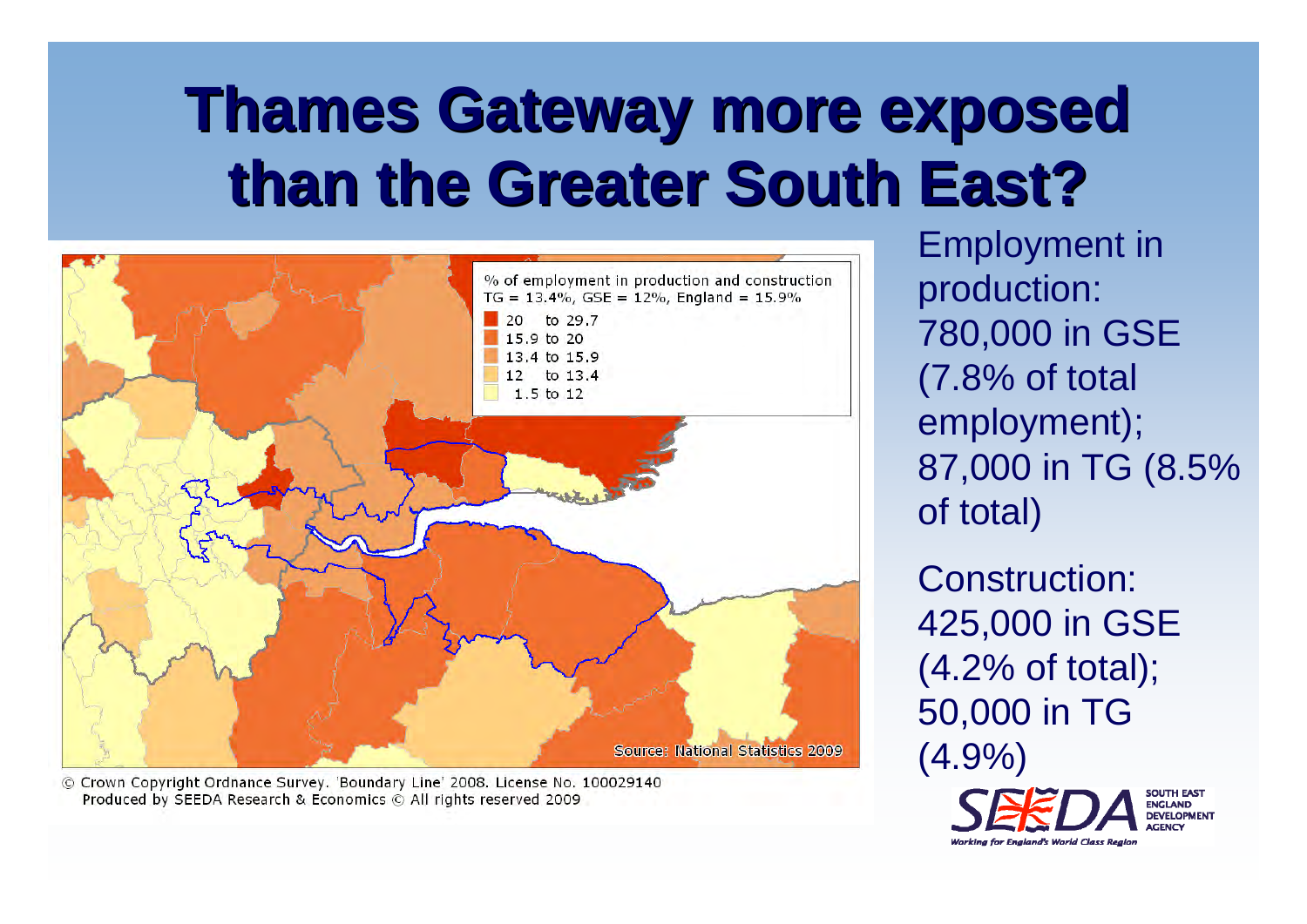#### **Housing market correction underway Housing market correction underway**



© Crown Copyright Ordnance Survey, 'Boundary Line' 2008, License No. 100029140 Produced by SEEDA Research & Economics © All rights reserved 2009

#### **WWW.SEEDA.CO.UK**

•Sharp fall in mortgage approvals since July 2007 •House prices falling

since late 2007

•Prices in Thames Gateway fallen faster than in GSE

•Affordability has improved

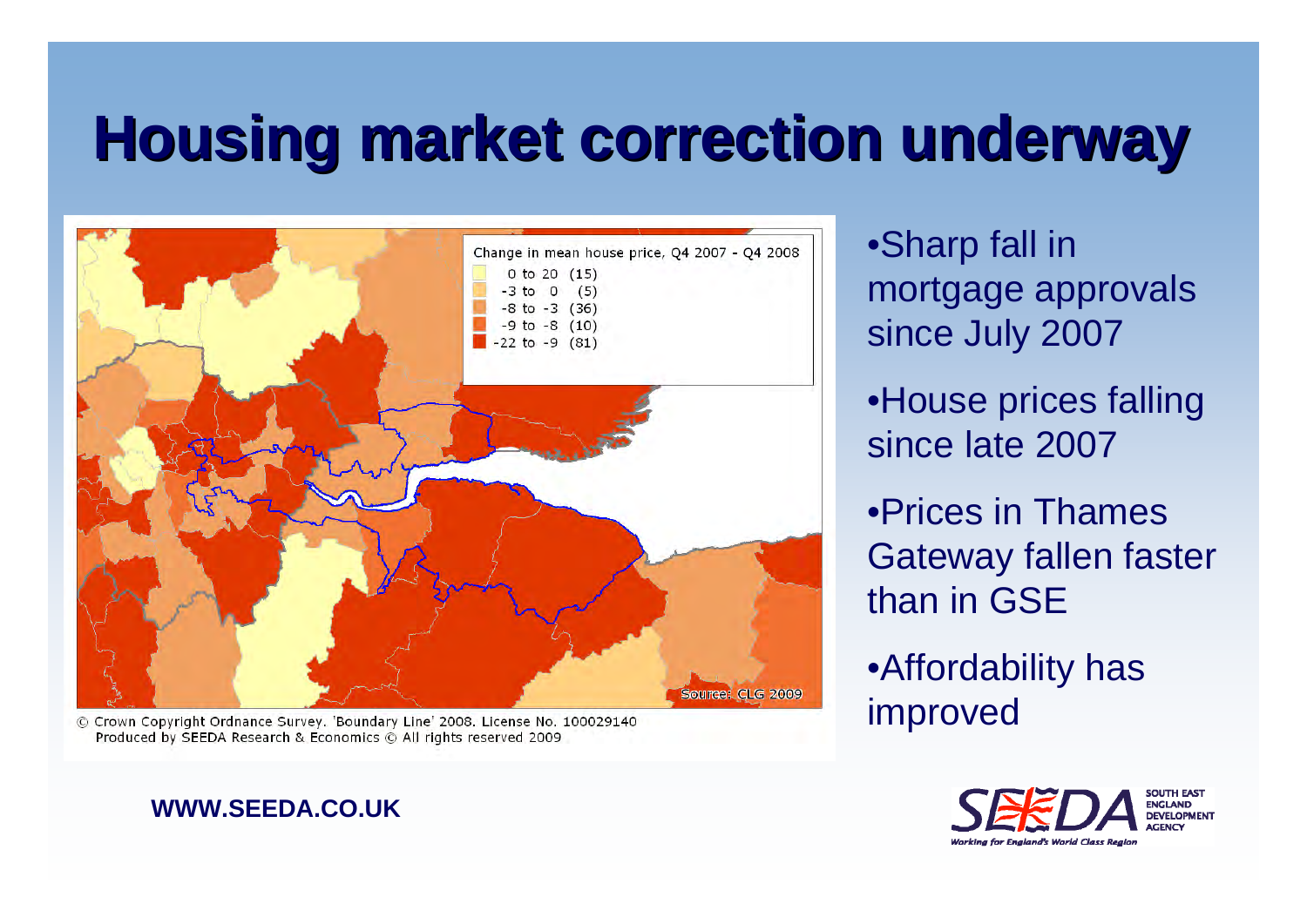## **Claimant count unemployment on the increase the increase**



 1997 2000 2003 2006 2009 September 1997 **Unemployment in Thames Gateway January 1992-April 2009** Thames Gateway

Source: National Statistics 2009

**SOUTH EAST** ENGLAND **DEVELOPMENT** ACENCY Working for England's World Class Region

**WWW.SEEDA.CO.UK**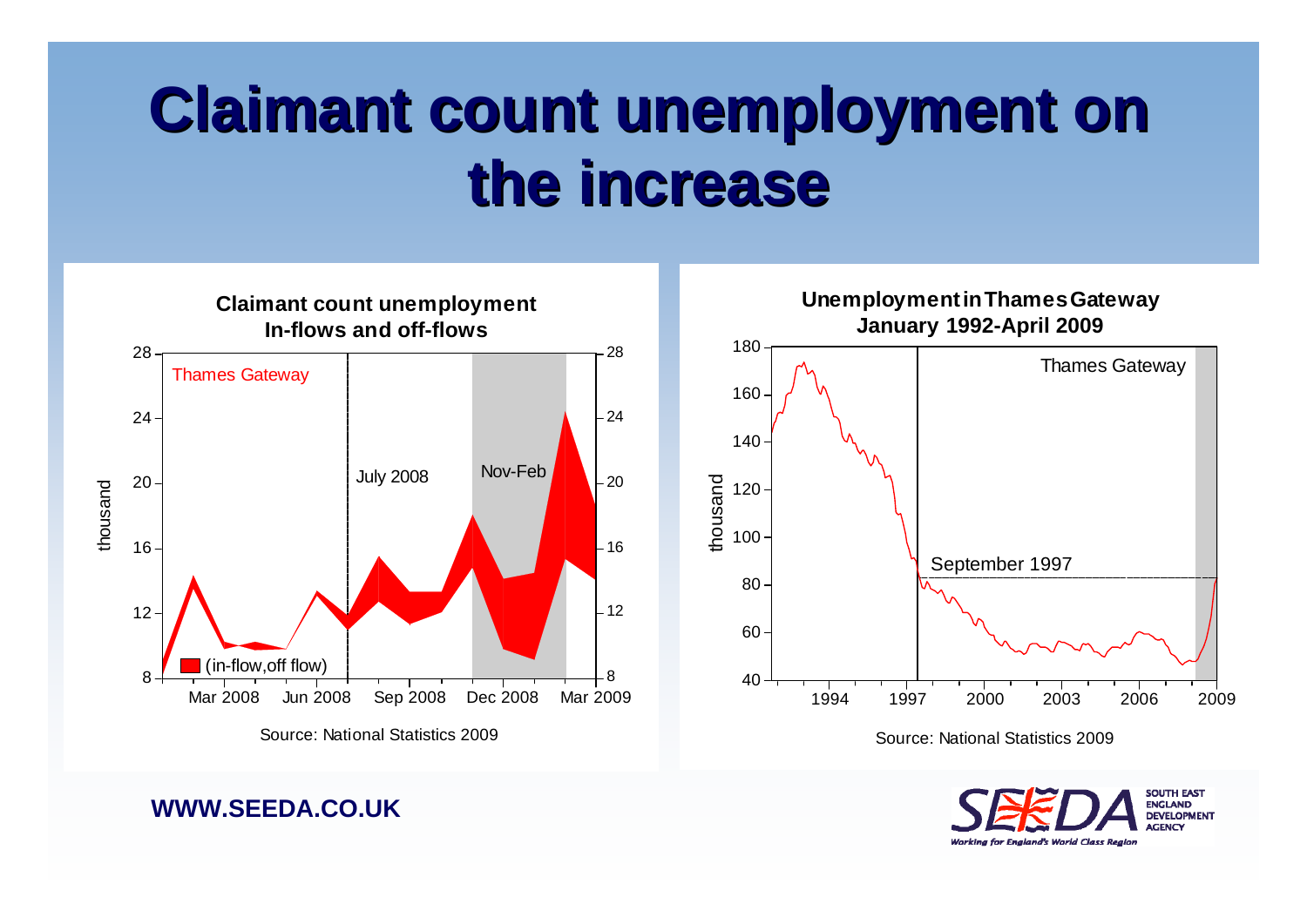## **Claimant count rate rising across the Thames Gateway the Thames Gateway**



© Crown Copyright Ordnance Survey, 'Boundary Line' 2008, License No. 100029140 Produced by SEEDA Research & Economics © All rights reserved 2009

© Crown Copyright Ordnance Survey. 'Boundary Line' 2008. License No. 100029140 Produced by SEEDA Research & Economics © All rights reserved 2009

#### **WWW.SEEDA.CO.UK**

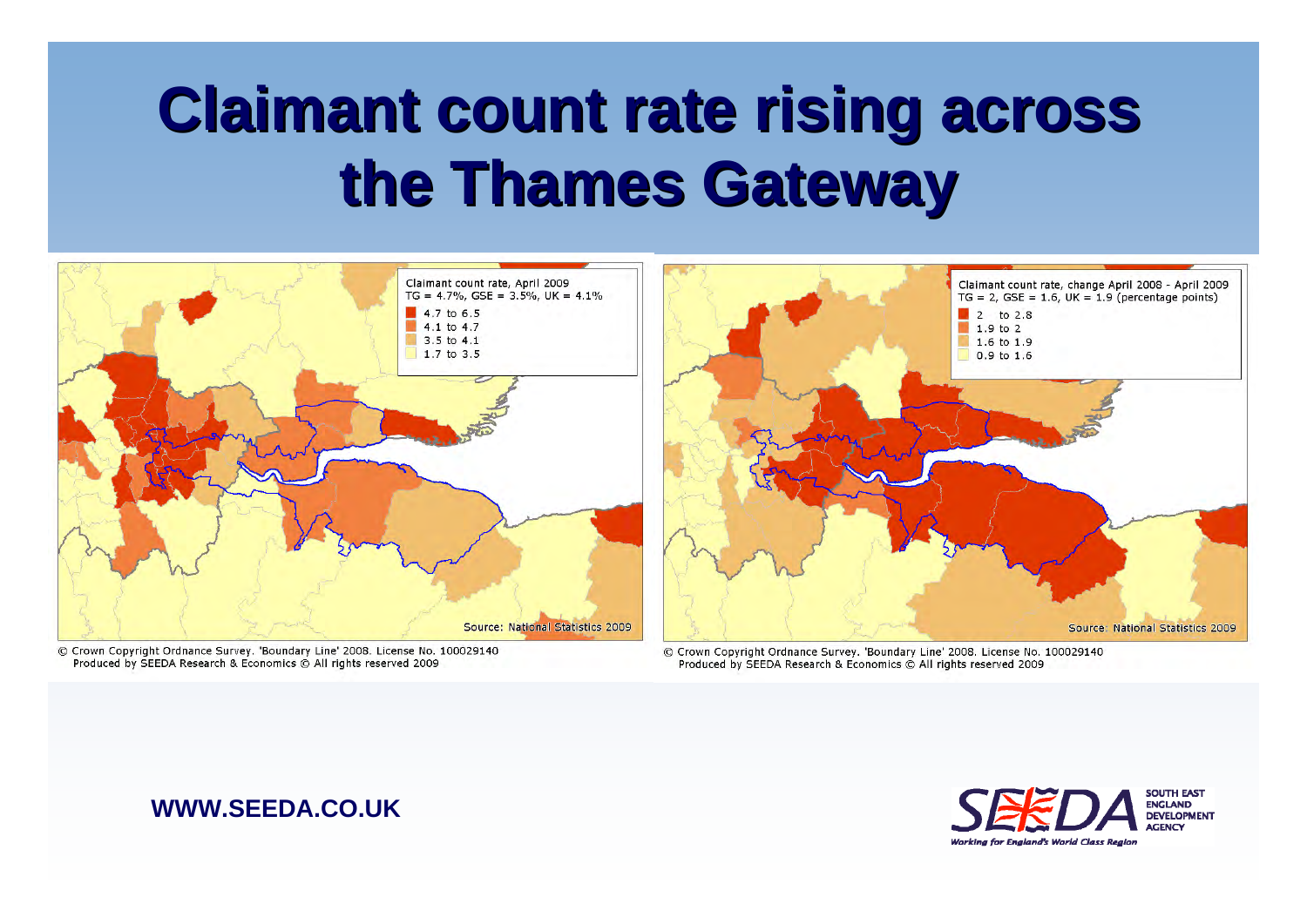# **Changing occupational profile of JSA Changing occupational profile of JSA claimants claimants**



Source: National Statistics 2009

SOUTH EAST **ENGLAND DEVELOPMENT ACENCY** 

zio.

**Change in proportion of JSA claimants**

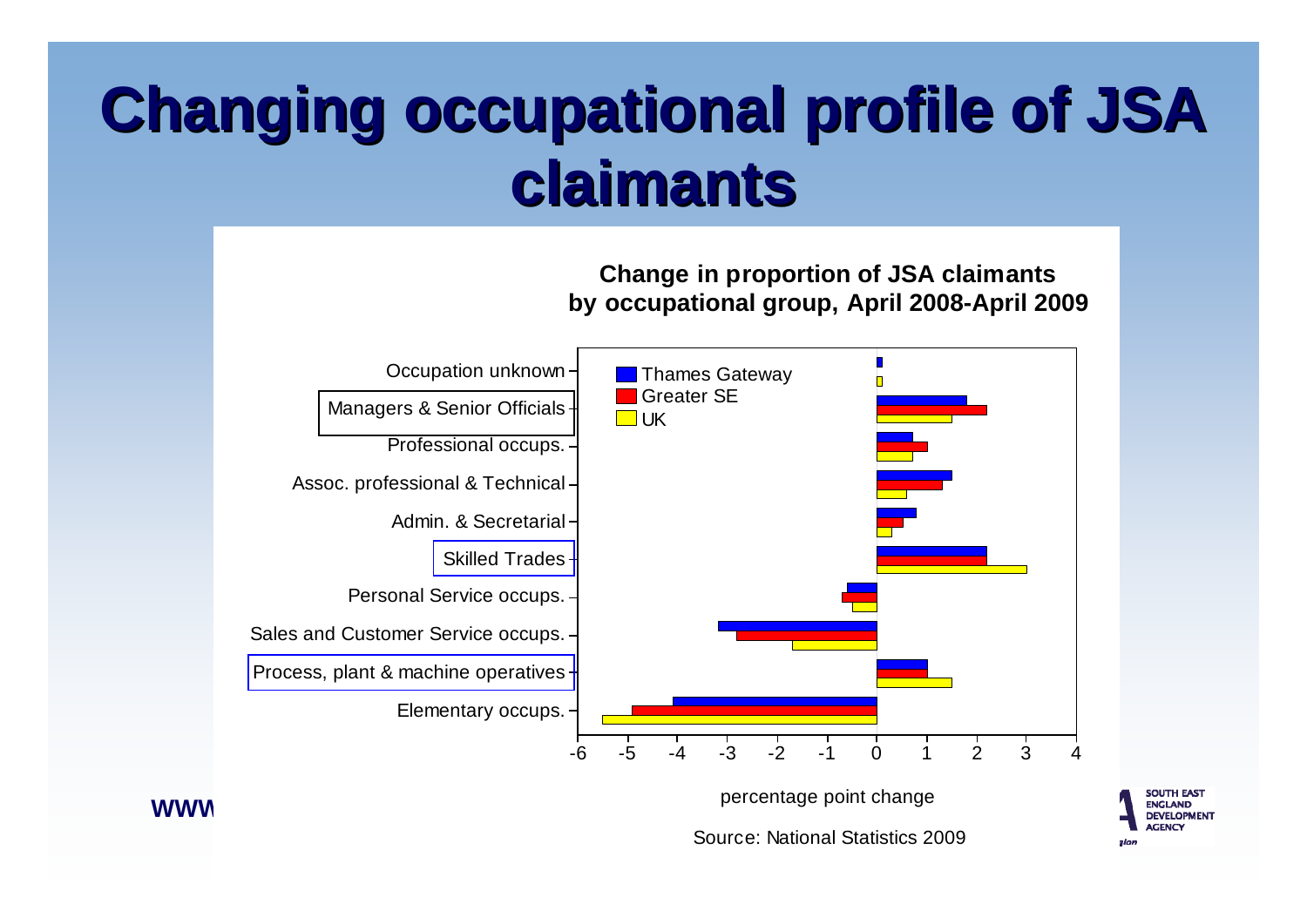# **Increase in claimant count by age group**



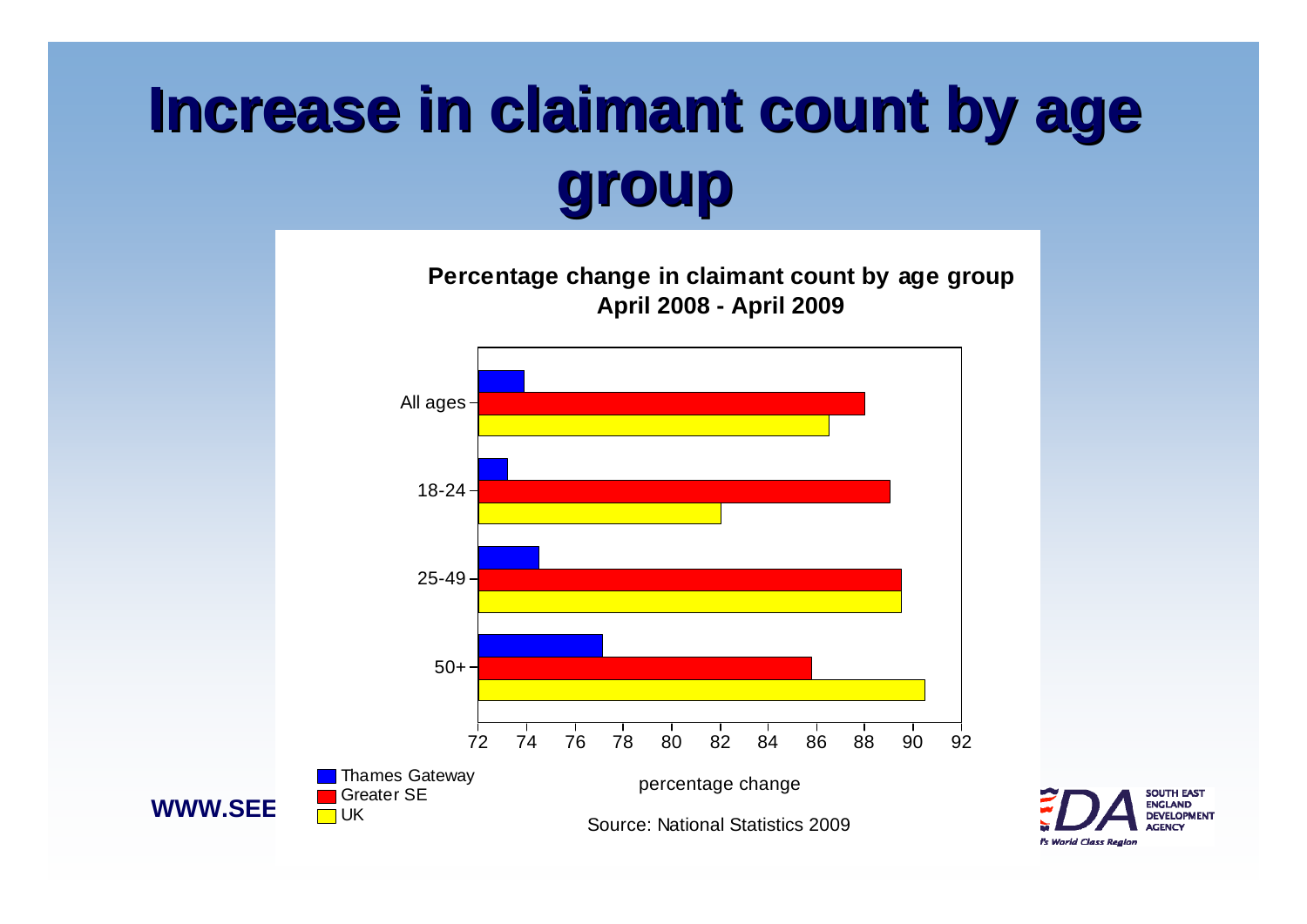# **Rise in unemployment less severe in the Thames Gateway? severe in the Thames Gateway?**



Working for England's World Class Region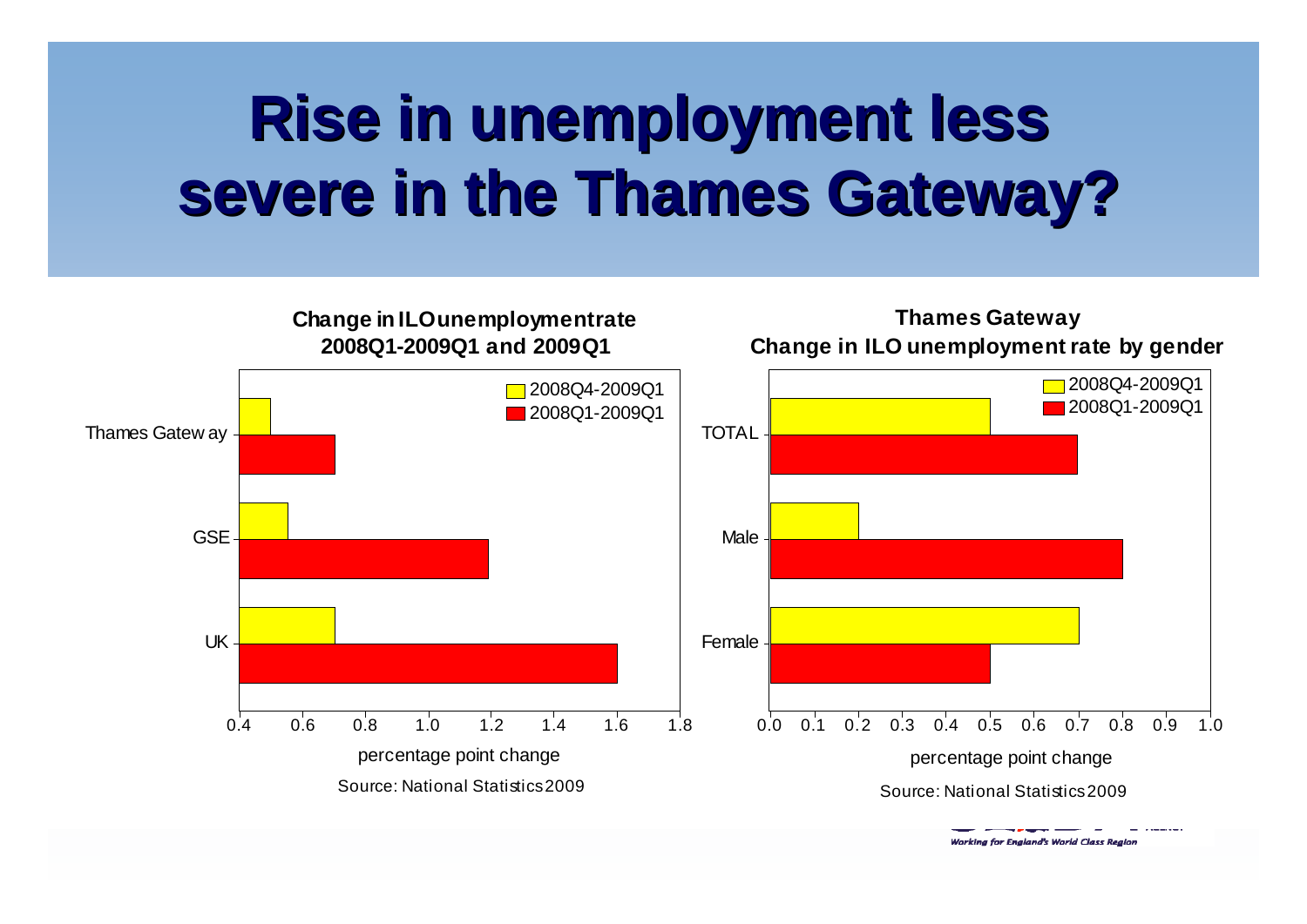# **Employment holding up well in Employment holding up well in the Thames Gateway? the Thames Gateway?**



**Working for England's World Class Region**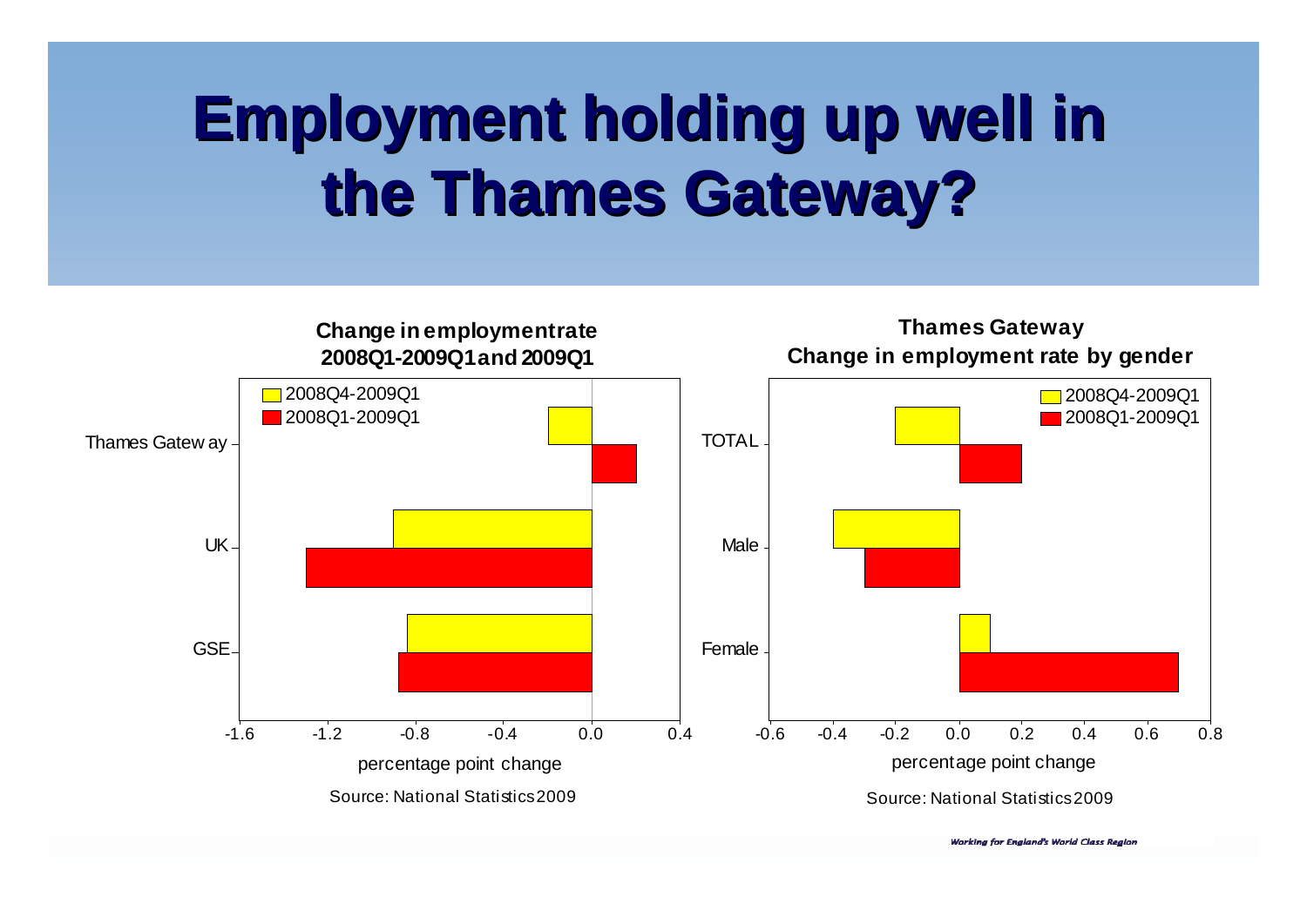## **Out-commuting from Thames Gateway commuting from Thames Gateway**



**WWW.SEEDA.PO.UK** 

**OUTH EAST NGLAND DEVELOPMENT ACENCY**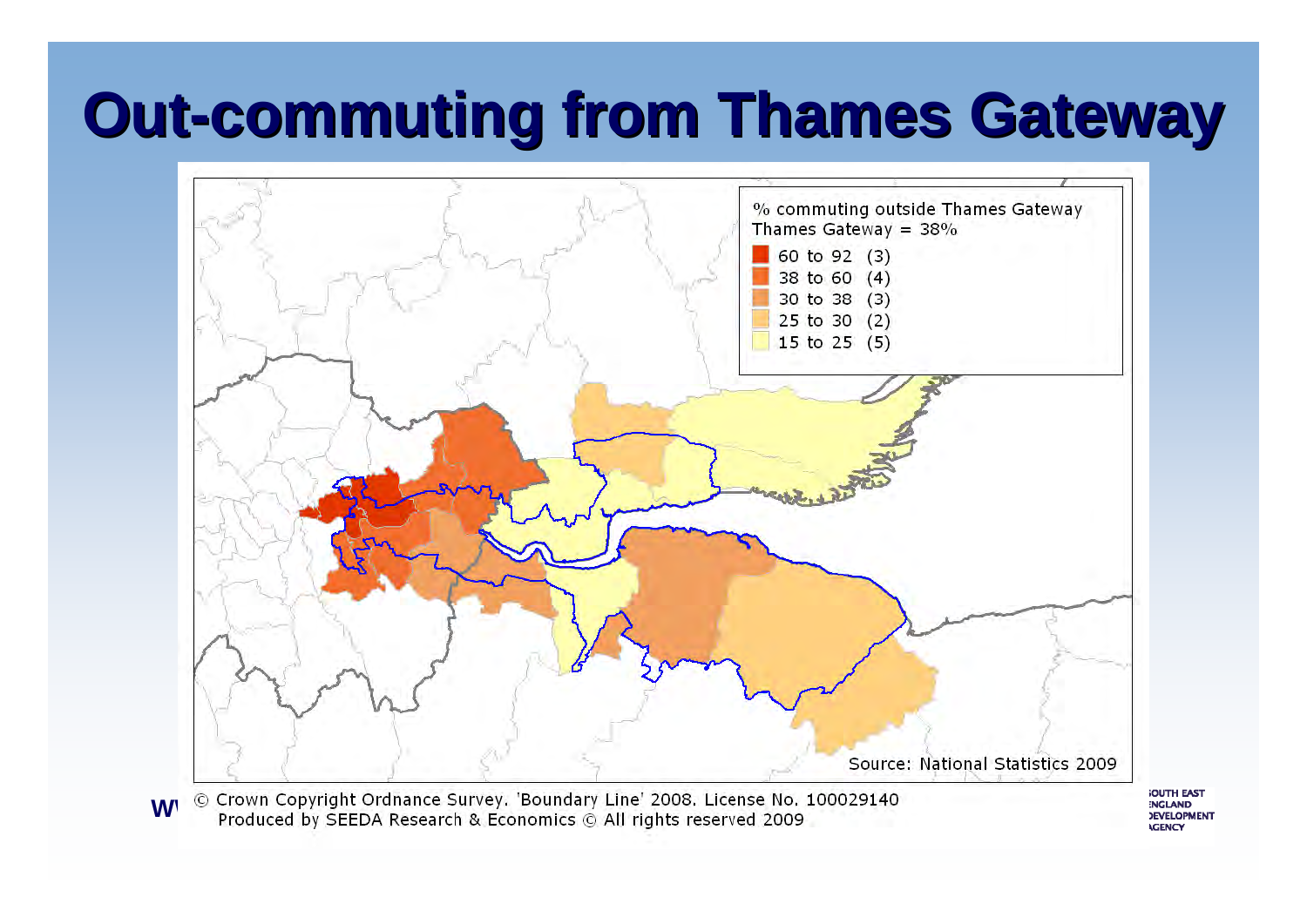## **Spatial interdependencies within the Thames Gateway the Thames Gateway**



Produced by SEEDA Research & Economics © All rights reserved 2009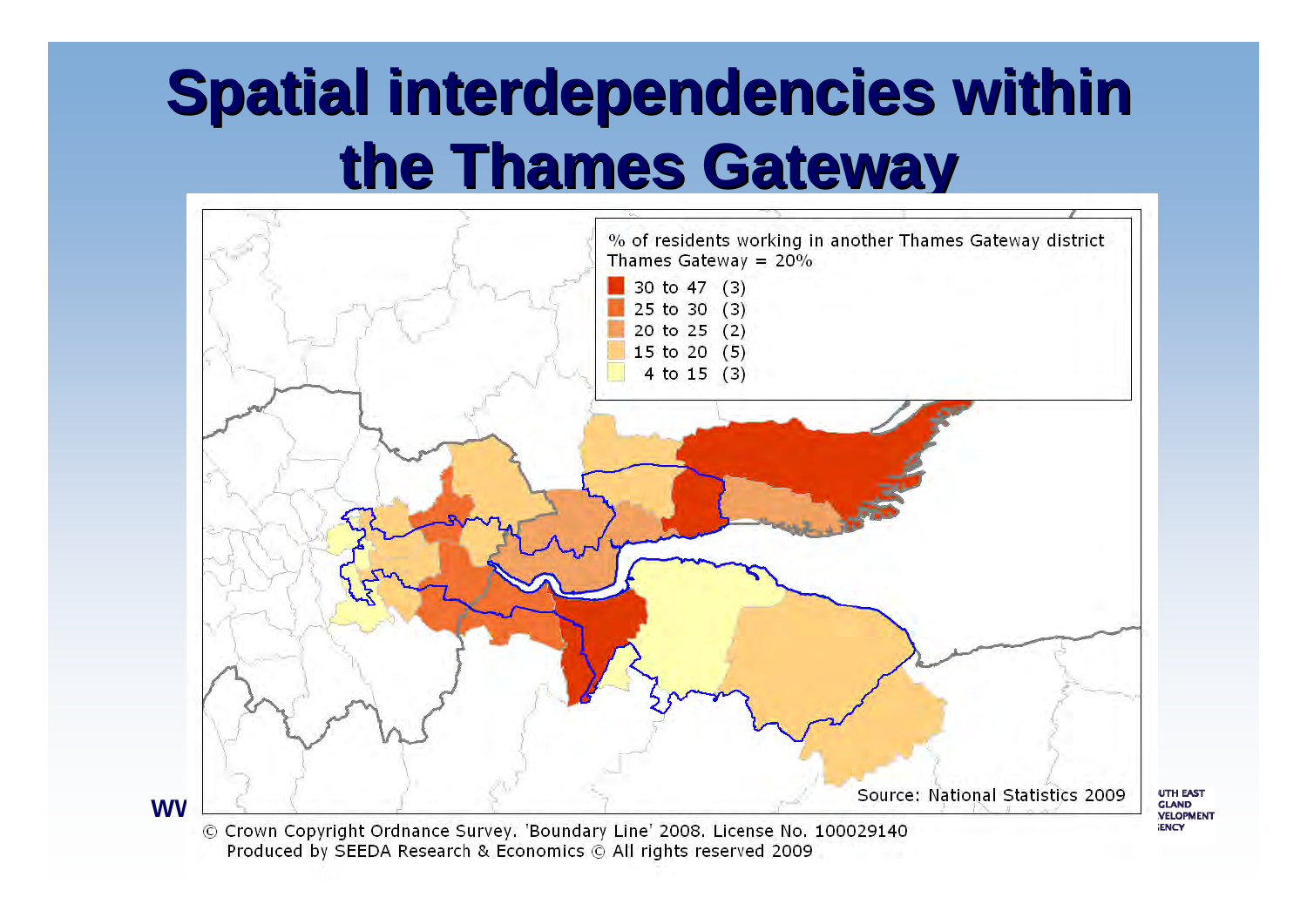# **Thames Gateway economy Thames Gateway economy projected to contract projected to contract**



#### **WWW.SEEDA.CO.UK**

UK economy to contract by 3.25% in 2009 and 0.6% in 2010?

The Thames Gateway to shrink by 5% (2008- 2010)?

A wide gap between target and trend employment relative to forecast employment is projected.

These are projections of Source: Cambridge Econometrics 2009 **What could happen SOUTH EAST ENGLAND DEVELOPMENT** 

Working for England's World Class Realor